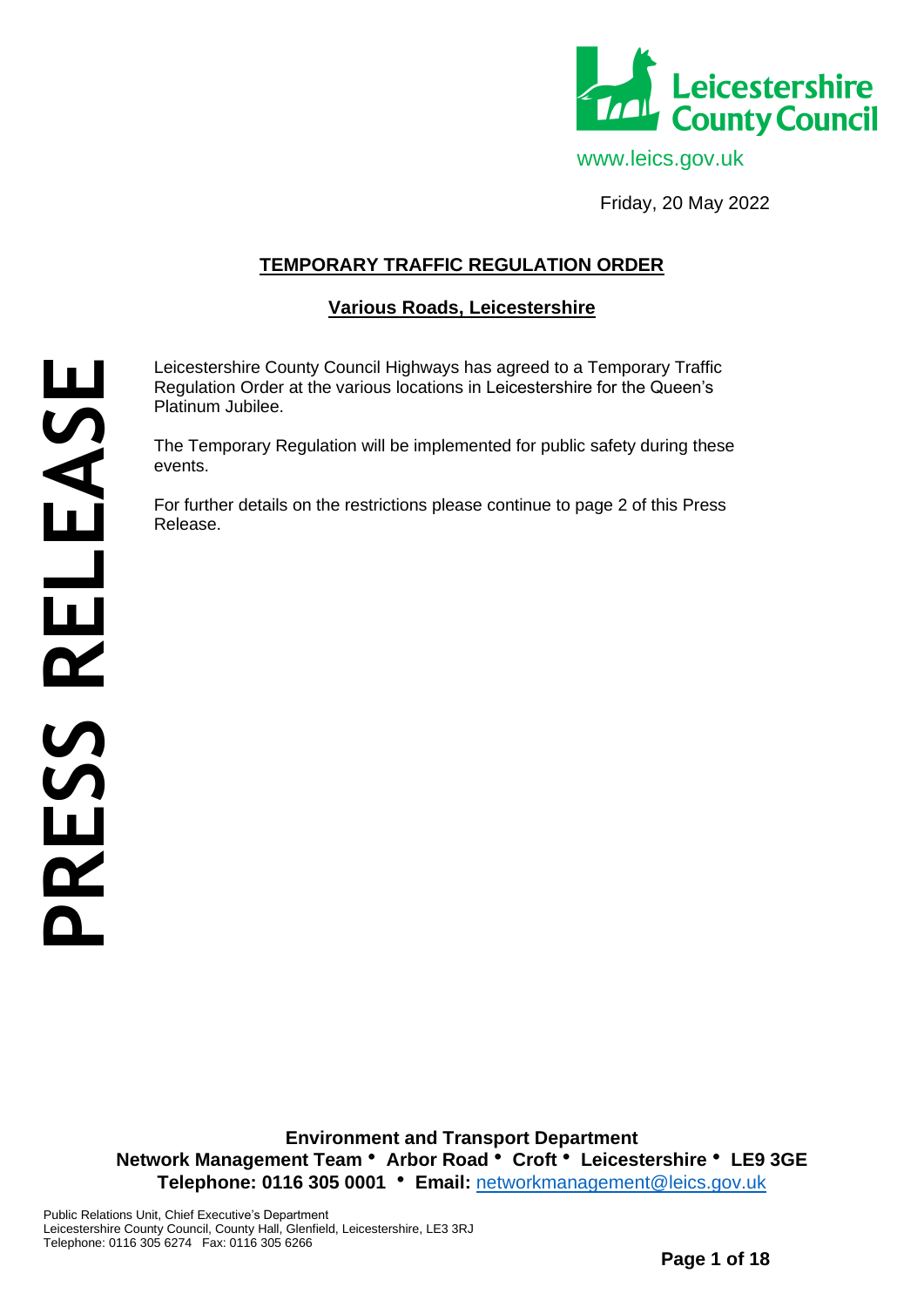

#### **TEMPORARY PROHIBITION OF THROUGH TRAFFIC EXCEPT FOR EMERGENCY VEHICLES (Road Closure)**

## **Friday 27th May 2022**

**Dag Lane,** North Kilworth from the junction with South Kilworth Road to the bend with Back Street.

**Brookside,** Rearsby from the junction with Brook Street to the junction with Station Road.

### **Thursday 2nd June 2022**

**The Green,** Thringstone from the Co-op Car Park to the Charles Booth Centre Drive.

**Francis Lane,** Newton Burgoland from the junction with Main Street to the junction with Snarestone Road.

**Main Street,** Illston on the Hill from the junction with Main Street to the junction with Illston Lane.

**Park Road,** Sileby from the junction with St Mary's Road to the junction with Homefield Road.

**North Street (Pares Hill),** Whitwick from the junction with Pares Close through to Market Place.

**Market Place,** Whitwick from the junction with Church Lane through to the junction with Silver Street

**City of Dan,** Whitwick from the junction with Silver Street to the junction with Vicarage Street

**Leicester Road,** Whitwick from the junction with Vicarage Street to the junction with Hastings Avenue.

**Cromwell Road,** Great Glen from property number 45 to Naseby Way.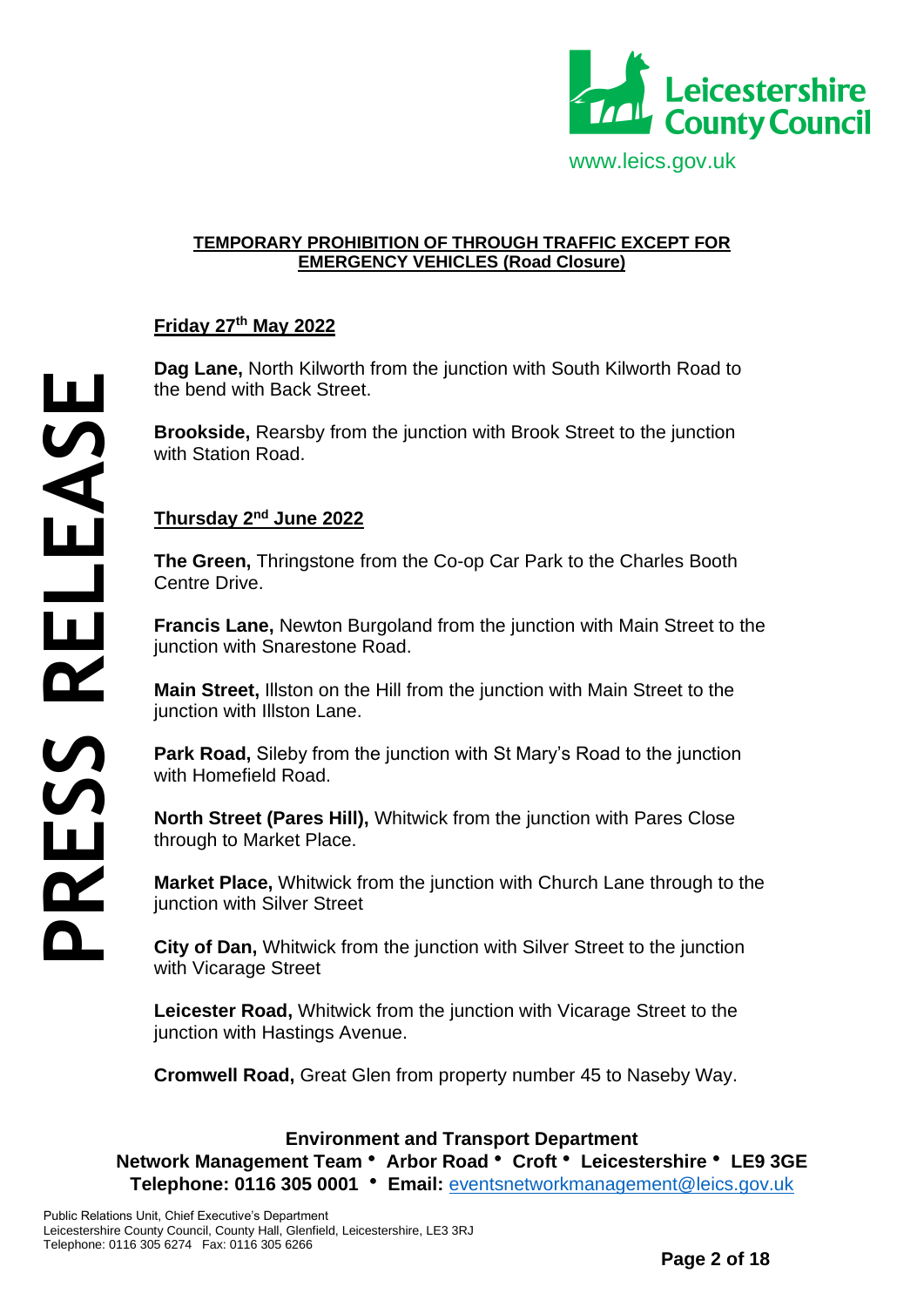

**Naseby Way**, Great Glen from property number 47 to Cromwell Road.

**Clarke Street,** Market Harborough from the junction with Highfield Street to the junction with Charles Street.

**Walnut Avenue,** Birstall from the junction with Greengate Lane to the junction with Elmfield Avenue.

## **Friday 3rd June 2022**

**Sycamore Close,** Oadby for its entire length.

**Seagrave Drive,** Oadby from the junction with Mercia Drive to junction with Granville Avenue.

**Little Shaw Lane,** Markfield from the junction with the A511 to where the road meets Footpath R20.

**Limner Street,** Market Harborough from property number 43 Limner Street to the junction with Cheviot Close.

**Sherborne Road,** Burbage for its entire length.

**Millfield Close,** Anstey for its entire length.

**Brockenhurst Drive,** Braunstone Town from its junction with Mossdale Road to the junction with Crowhurst Drive.

**Priesthills Road,** Hinckley from the junction with Station Road to the junction to Hurst Road

**Marsh Avenue,** Kibworth for its entire length.

**Shepherds Close,** Loughborough for its entire length.

**Johnson Road,** Birstall from junction with Went Road to the junction with Fielding Road.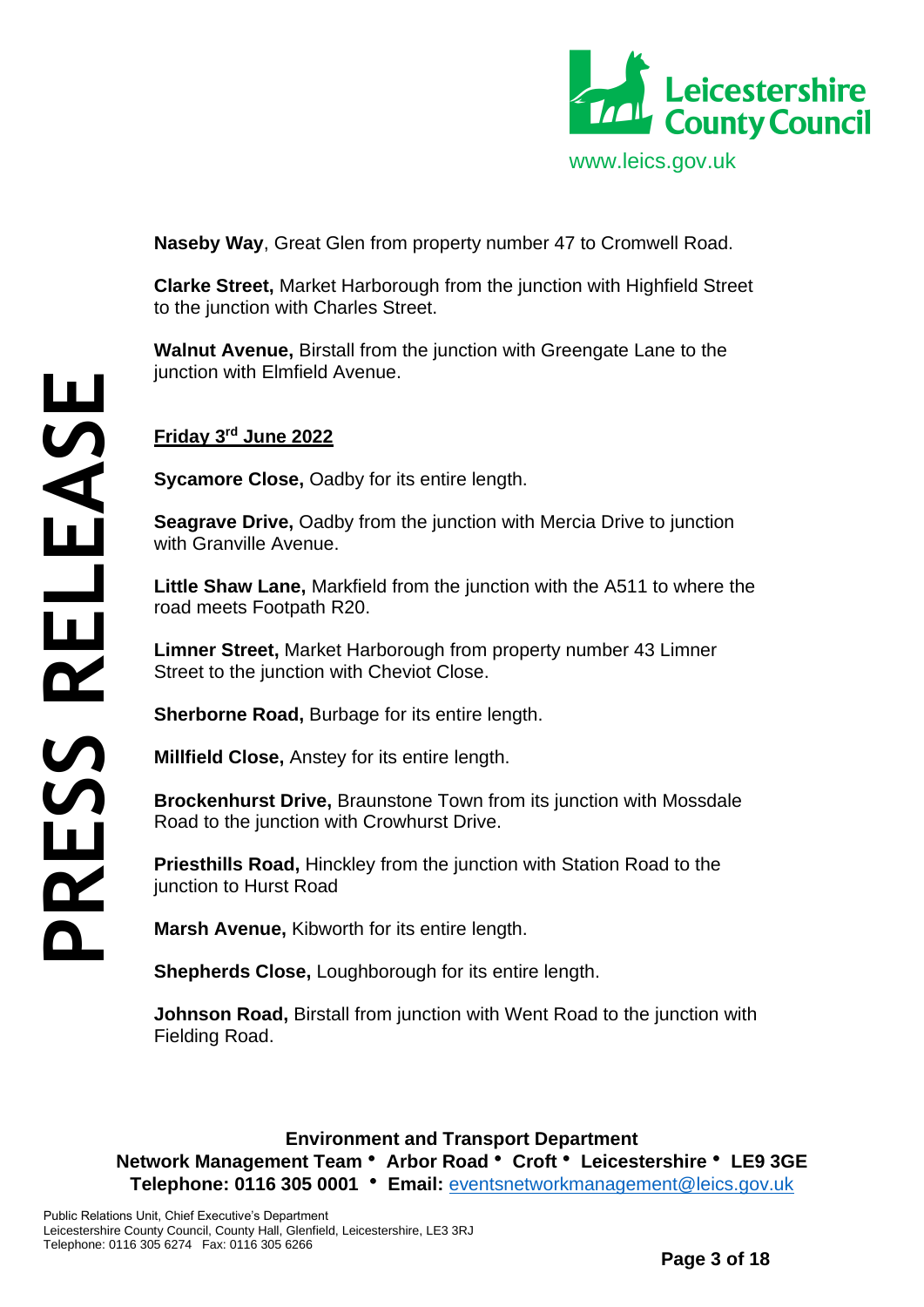

**Thirlmere Road,** Hinckley from the junction with Coventry Road to the junction with Eskdale Road.

**Belvoir Close,** Mountsorrel for its entire length.

**Willow Road,** Blaby from the junction with Lutterworth Road Service Road from Western Drive to Willow Road to the junction with Beech Road.

**Lutterworth Road Service Road from Western Drive to Willow Road,** Blaby from the junction with Willow Road to the junction with Western Drive.

**Sawbrook,** Fleckney from the junction with Manor Road to the junction with The Wranglands.

**Tanyard Close,** Castle Donington from property number 10 to where the cul-de-sac ends.

**Netherley Road,** Hinckley from property number 71 to property number 77.

**Hungarton Drive,** Syston for its entire length.

**Bennetts Hill,** Dunton Bassett from the Village Hall to Bridleway W66.

**Fernhurst Road,** Braunstone Town from the junction with Kingsway to the junction with Edward Avenue.

**Kilby Avenue,** Birstall from the junction with Curzon Avenue to the junction with Birstall Road.

**Hallam Avenue,** Birstall for its entire length.

**Oakley Road,** Shepshed from the junction with New Walk to the junction with Chapel Street.

**Wartnaby Street,** Market Harborough from the junction with Coventry Road to the junction with Charles Street.

**Farthingdale Close,** Cosby for its entire length.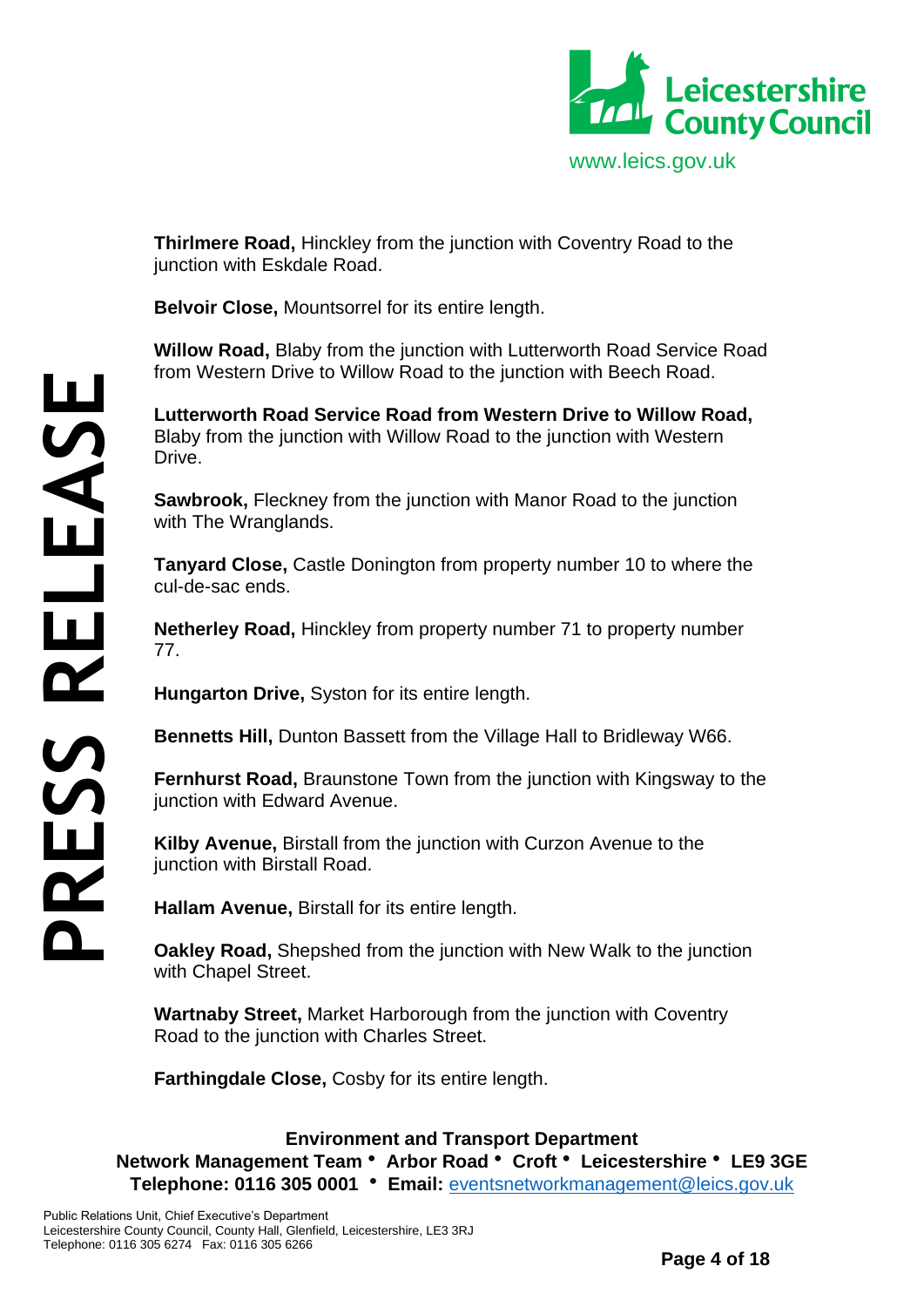

**Brittany Avenue,** Ashby de la Zouch from the junction with Loire Close to where the cul-de-sac ends.

**Coronation Road,** Earl Shilton from the junction with Elmesthorpe Lane to the junction with Sandringham Avenue.

**The Avenue,** Glenfield for its entire length.

**Brockhurst Avenue,** Burbage for its entire length.

**Fielding Road,** Birstall from the junction with Goscote Hall Road to the junction with Walker Road.

**Grange Close,** Newbold Verdon for its entire length.

**Dovecote Close,** Sapcote for its entire length.

**Houghton Close,** Asfordby for its entire length.

**Falmouth Drive,** Wigston from the junction with Bude Road to the junction with Horsewell Lane

**Swithland Lane,** Rothley from property number 18 to property 38.

**Main Street,** Peatling Parva from St Andrew's Church to the junction with Peatling Road.

**Waterfall Way,** Barwell from the junction with Wensleydale Avenue to Footpath U44/Bridge over River Tweed.

**Springfield Avenue,** Market Bosworth for its entire length.

**Glenmore Avenue,** Shepshed from the junction with Tickow Lane to the junction with Glenfields.

**Flaxland Crescent,** Sileby from property number 1 to property number 20.

**High Street,** Great Glen from the junction with Church Road to the junction with Meadow Hill.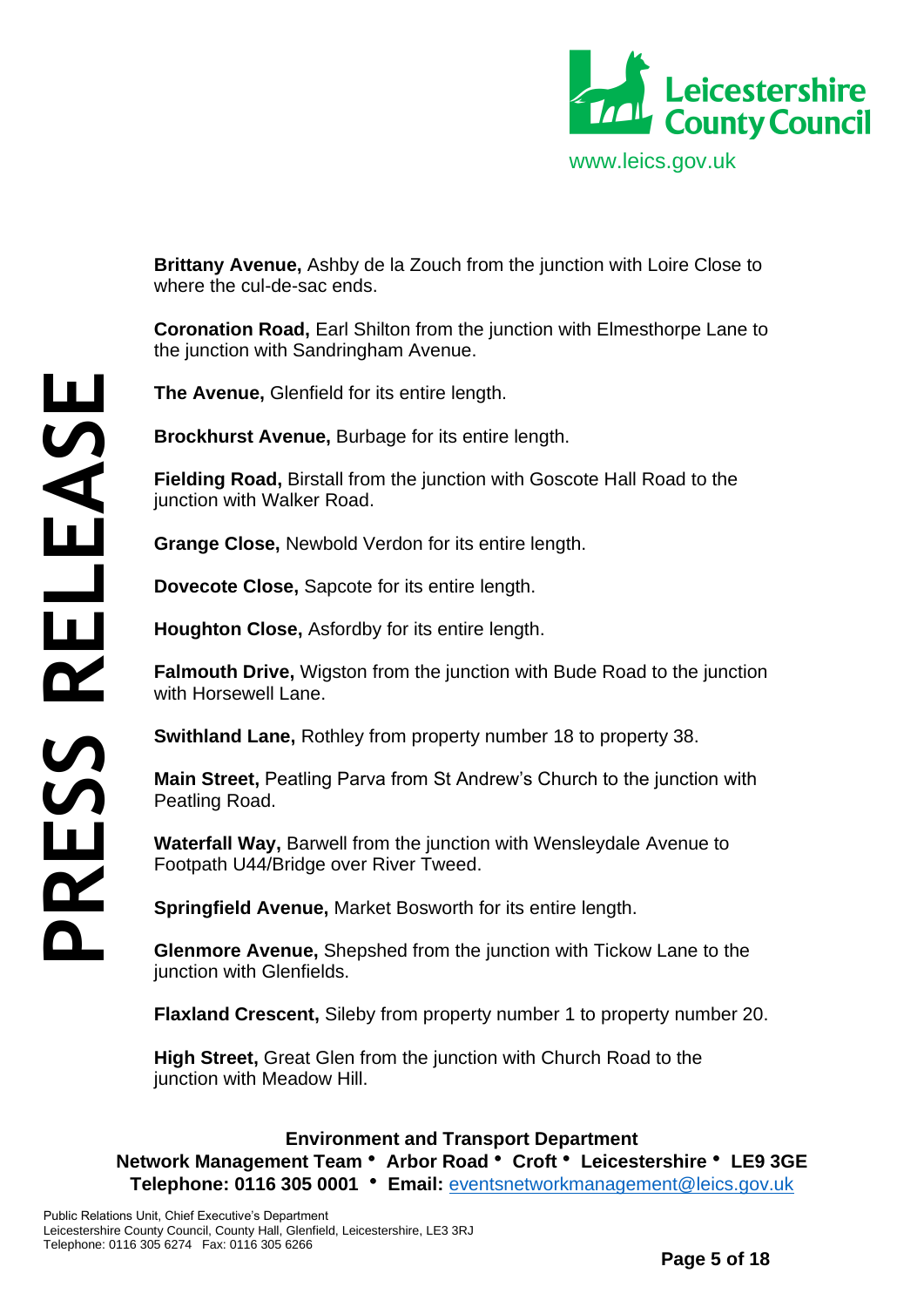

**Bird Hill Road**, Woodhouse Eaves from the junction with Tuckett Road to the junction Herrick Road.

### **Friday 3rd June and Saturday 4th June 2022** *(Road closure lifted overnight)*

**Buckingham Road,** Coalville from the junction with Kensington Road to property number 72.

## **Saturday 4th June 2022**

**Woodlands Drive,** Shepshed from the junction with Lansdowne Road to the junction with Ringwood Road.

**Queens Drive,** Leicester Forest East from the junction with Kings Drive to the junction with Acres Road.

**Albert Street,** Bottesford from the junction with High Street to the junction with Walford Close.

**Mallard Drive,** Hinckley from the junction with Strathmore Road to the junction with Teal Drive.

**Stanley Road,** Hinckley from the junction with Brame Road to the junction with Gopsall Road.

**Ullswater Close,** Earl Shilton for its entire length.

**Avenue South,** Earl Shilton from the junction with Almeys Lane to the junction with Alexander Avenue.

**Avenue South,** Earl Shilton from the junction with Alexander Avenue to the junction with Montgomery Road.

**Paget Avenue.** Birstall from property number 19 to the junction with Northfield Avenue.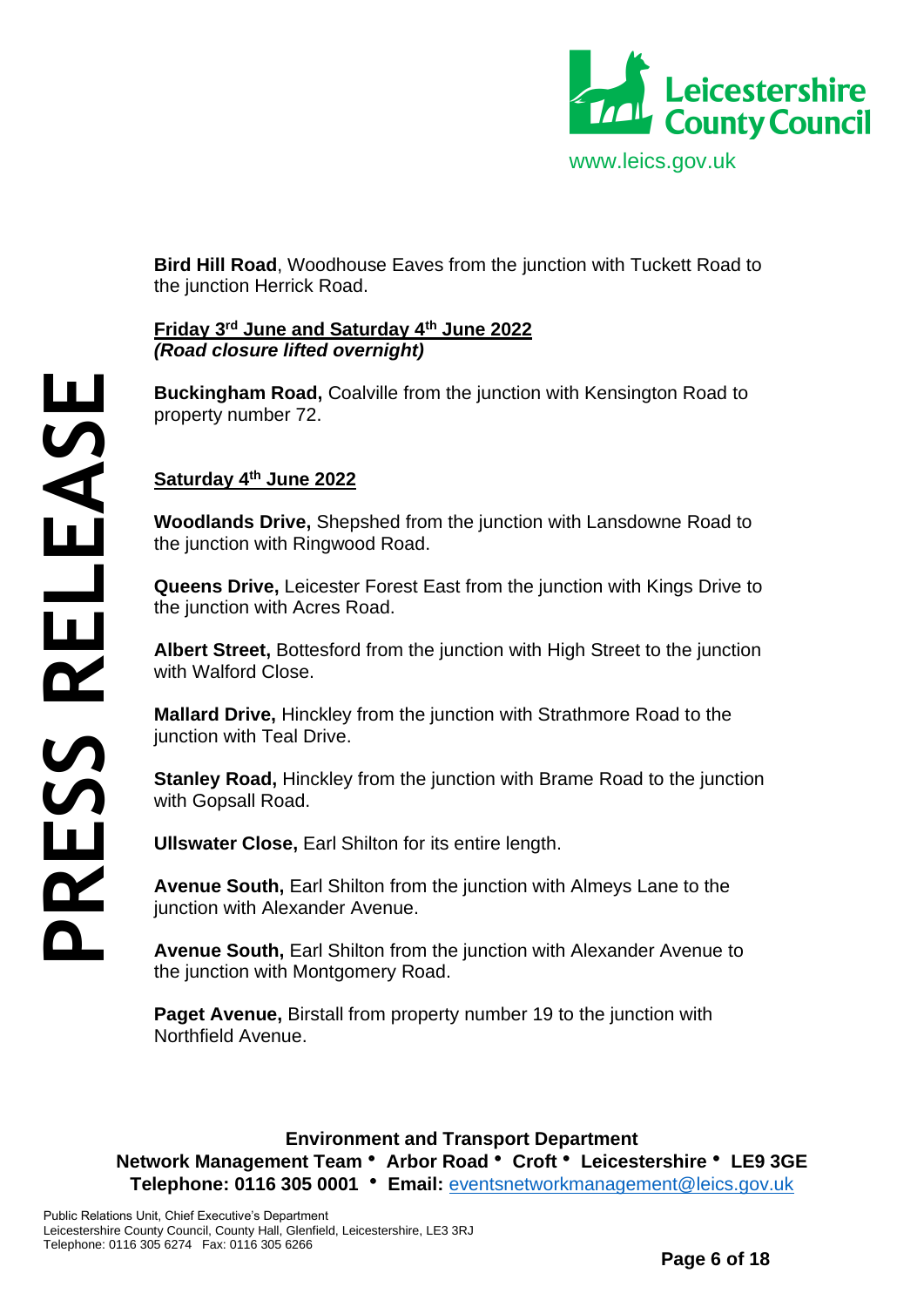

**Tredington Road,** Glenfield from property number 26 to the junction with Wellesbourne Drive.

**Butt Lane,** Hinckley from the junction with De Montford Road to the junction with Trafford Road.

**Main Street,** Shawell from The White Swan Public House to the junction with Gibbet Lane.

**Gibbet Lane,** Shawell from the junction with Main Street to property named Mayview House.

**Anchor Close,** Hathern for its entire length.

**Lovetts Close,** Hinckley for its entire length.

**Emmerson Avenue,** Hugglescote from the Western end of Emmerson Avenue at the junction with Catlow Street to the Eastern end of the junction with Catlow Street.

**Grizedale Grove,** Narborough from the junction with Needwood Way to the where the cul-de-sac ends.

**Main Street,** Ravenstone from the junction with Church Lane to the junction with Leicester Road/Ashby Road

**Paterson Place,** Shepshed from property number 1 to property number 19.

**Shields Crescent, Castle Donington from the junction with Bosworth** Road to the junction with Radford Meadow.

**Grantham Road,** Bottesford from the junction with Rutland Lane to the junction with Easthorpe Road.

**Merry Hurst Place,** Hinckley for its entire length.

**Main Street,** Hemington from the junction with Hemington Hill to the junction with Lockington Lane.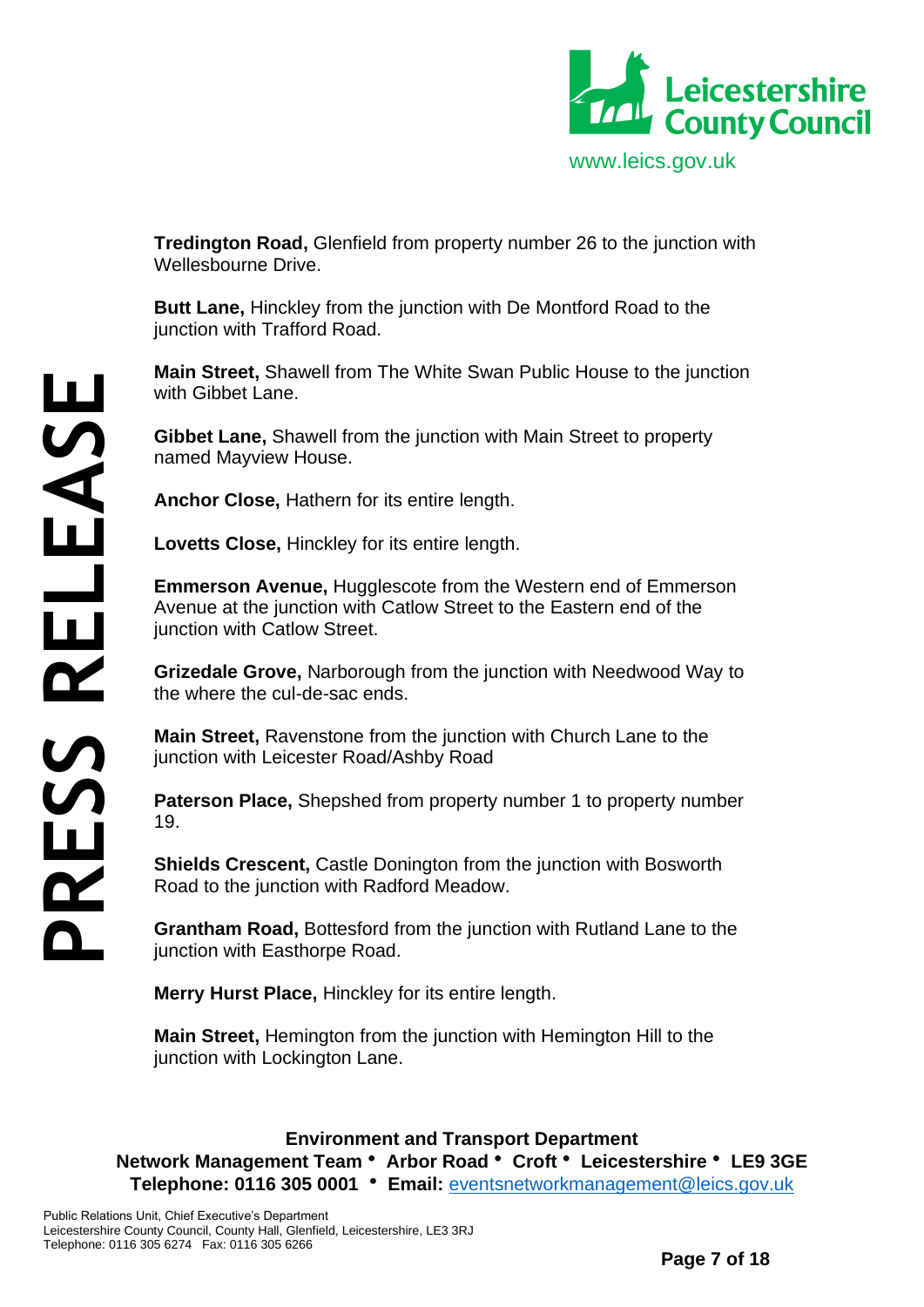

**Erskine Close,** Hinckley for its entire length.

**Craven Street,** Melton Mowbray from the junction with Sandy Lane to junction with Albert Street.

**Farr Wood Close,** Groby from the junction with Shaw Wood Close to the Footpath from Farr Wood Close to Forest View.

**Howe Lane,** Rothley from the junction with Woodgate to the junction with Town Green Street.

**Maple Drive,** Ibstock from the junction with Melbourne Road to the junction with Linden Close.

**Linden Close**, Ibstock from the junction with Maple Drive to where the culde-sac ends.

**Marston Drive,** Groby from the junction with Dalby Drive to where the road meets Castell Drive.

**Church Leys Avenue**, Rearsby from the junction with Station Road to Footpath I74.

**Garfield Road,** Hugglescote for its entire length.

**Imperial Road,** Kibworth Beauchamp from the junction with Beauchamp Road to the junction with Fleckney Road.

**Riverside Walk,** Asfordby from the junction with Harland Close to where the cul-de-sac ends.

**St Denys Crescent,** Ibstock from the junction with Valley Road (North) to the junction with Valley Road (West).

**Loweswater Close,** Barrow upon Soar for its entire length.

**Hurst Road,** Hinckley from the junction with Priesthills Road to the junction with Mount Road.

**Cotswold Close,** Loughborough for its entire length.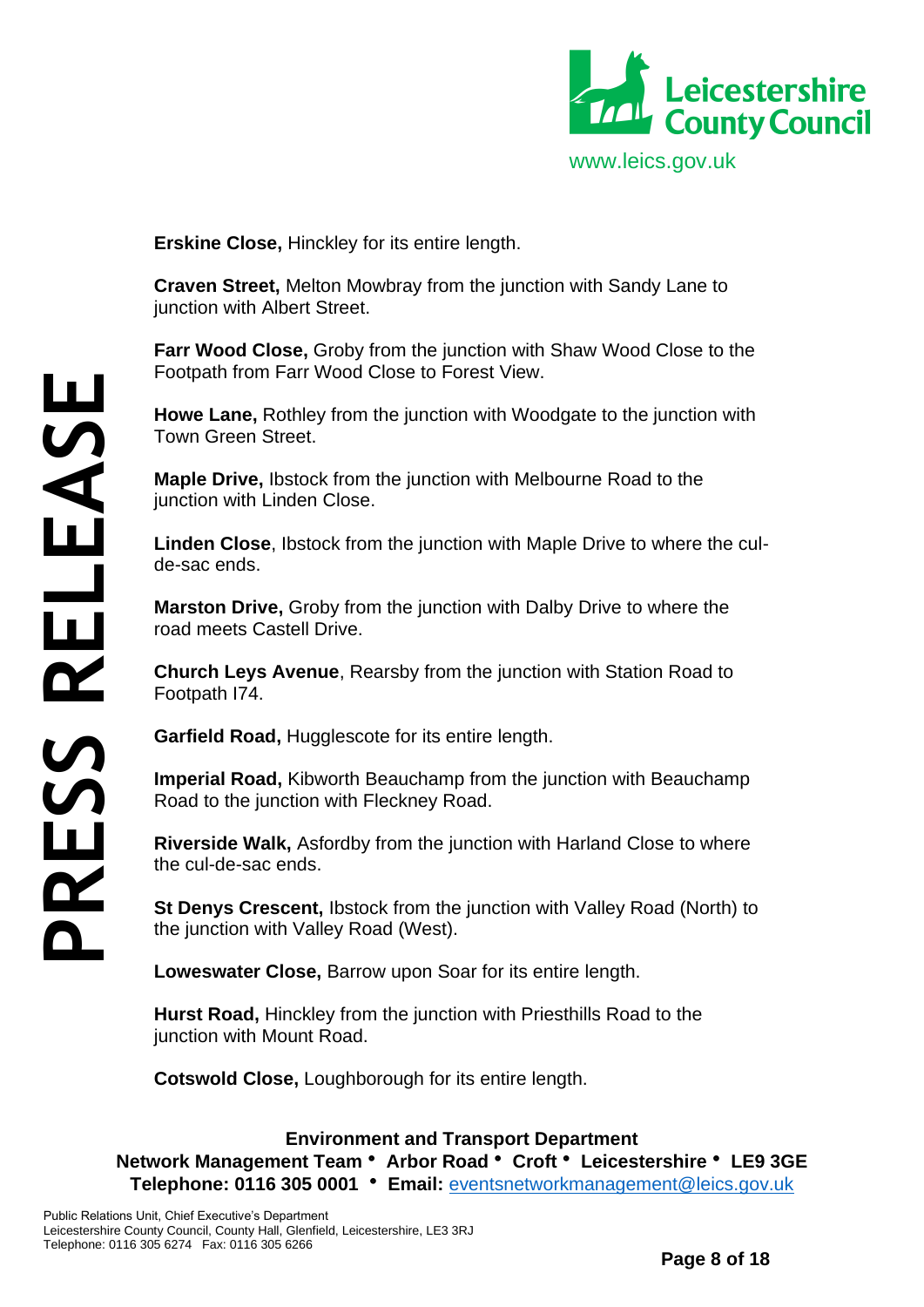

**New Road,** Burton Lazars from the junction with Racecourse Lane to the junction with Barnard Close.

**Main Street,** Skeffington from St Thomas Becket Church to the property named Rose Cottage (at the junction with Rolleston Road).

**Main Street,** Keyham from the junction with Snows Lane to the property named School House.

**Main Road,** Upton from the junction with Stoke Road/Upton Lane to the junction with Upton Lane/Shenton Lane.

**Gladstone Street,** Lutterworth for its entire length.

**Estoril Avenue,** Wigston from property number 30 to property number 75.

**Rugby Road,** Swinford from the junction with Chapel Street to the junction with Stanford Road.

**Stanford Road,** Swinford from the junction with High Street to the junction with Fir Tree Lane.

**High Street,** Swinford from The Chequers (Public House) to the junction with Stanford Road.

**King George Avenue,** Loughborough for its entire length.

**Lambourne Road,** Birstall from the junction with Blenheim Road to the junction with Orchard Road.

**Cedar Road,** Castle Donington from the junction with Hallam Fields to the junction with Hastings Street.

**Cedar Close,** Kibworth Beauchamp for its entire length.

**Holly Drive,** Lutterworth from the junction with Greenacres Drive to the junction with Conifer Close.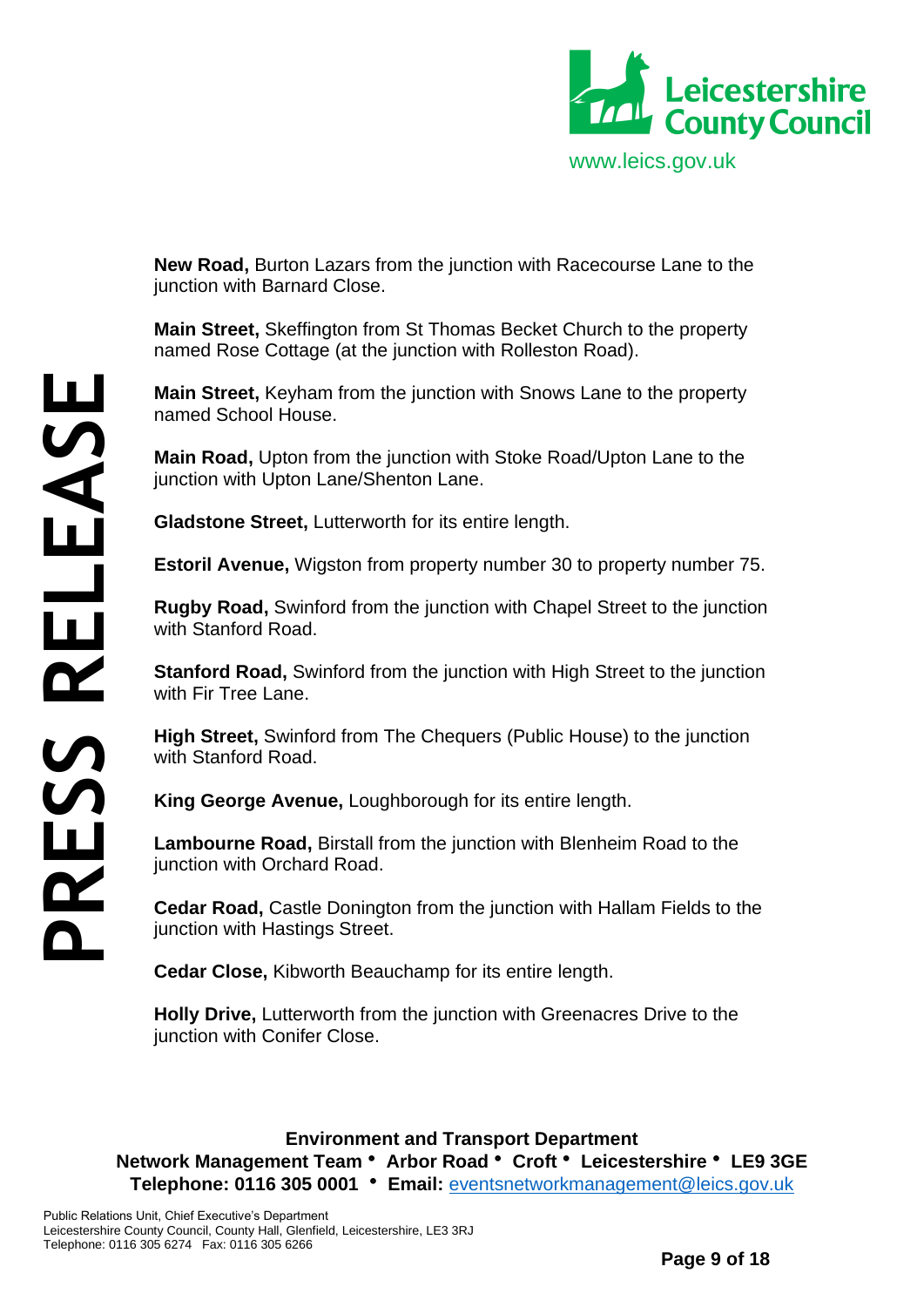

**Carnation Road,** Loughborough from the junction with Hyacinth Close to the junction with Daffodil Close.

**Desford Road,** Thurlaston from the junction with Enderby Road/Main Street to the A47 Car Boot Site.

**Church Street,** Billesdon from the junction with Leicester Road/Market Road for approximately 50 yards.

**Main Street,** Leire from the junction with St Peters Close to the junction with Stemborough Lane.

**Glen Park Avenue,** Glenfield from the junction with Glendale Avenue to where the cul-de-sac ends.

**Peartree Avenue,** Shepshed from property number 10 to property number 12.

**Saturday 4th June and Sunday 5th June 2022** *(Road closure lifted overnight)*

**Gopsall Road**, Hinckley from the junction with Factory Road to the junction with Stanley Road.

**Main Street,** Mowsley from the junction with Leicester Road to the junction with Saddington Road.

## **Sunday 5th June 2022**

Telephone: 0116 305 6274 Fax: 0116 305 6266 **PRESS RELEASE**

**Westfield Avenue,** Countesthorpe from the junction with Cosby Road to the junction with Linden Avenue.

**Underwood Crescent,** Sapcote for its entire length.

**Glebe Road,** Groby from the junction with Highfield Road (Oak Tree Close End) to the junction with Highfield Road (Crane-Ley Road end).

**Pine Tree Avenue,** Groby for its entire length.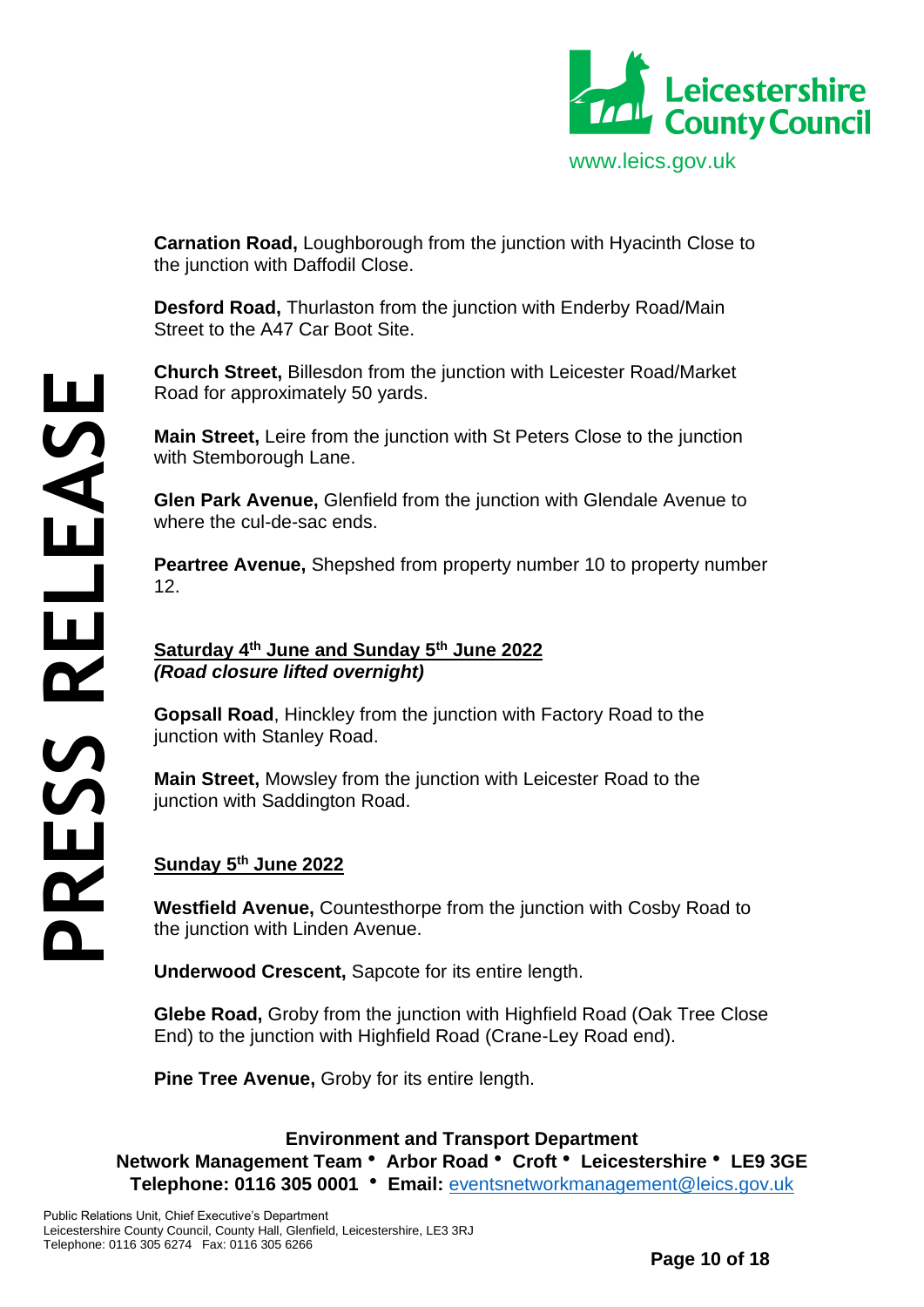

**Dennis Street,** Hugglescote from the junction with Grange Road to the junction with Station Road.

**Galsworthy Crescent,** Melton Mowbray from Property Number 10 to Property Number 16.

**High Street,** Packington from the junction with Mill Street to the junction with Home Croft Drive.

**Welham Road,** Great Bowden from the junction with Langton Road to property number 13 Welham Road.

**Cambridge Avenue,** Melton Mowbray from the junction with Gloucester Avenue to the junction with Sussex Avenue.

**Hillrise,** Burbage from the junction with The Fairway to the junction with The Meadway.

**Beveridge Street,** Barrow Upon Soar from the junction with Melton Road to the junction with Church Street.

**Rectory End,** Burton Overy for its entire length.

**Bedford Drive,** Groby for its entire length.

**College Road,** Syston from the junction with Barkby Road to the junction with University Close.

**Orton Lane,** Norton Juxta Twycross from the junction with Cock Lane to the junction with Main Street.

**Buddon Lane,** Quorn for its entire length.

**Norbury Close,** Market Harborough from the junction with Austins Close to the end of the road where it meets Foothpath from Stevens Street to Norbury Close.

**Bennetts Lane,** Cossington from the junction with Main Street to the iunction with Fisher Close.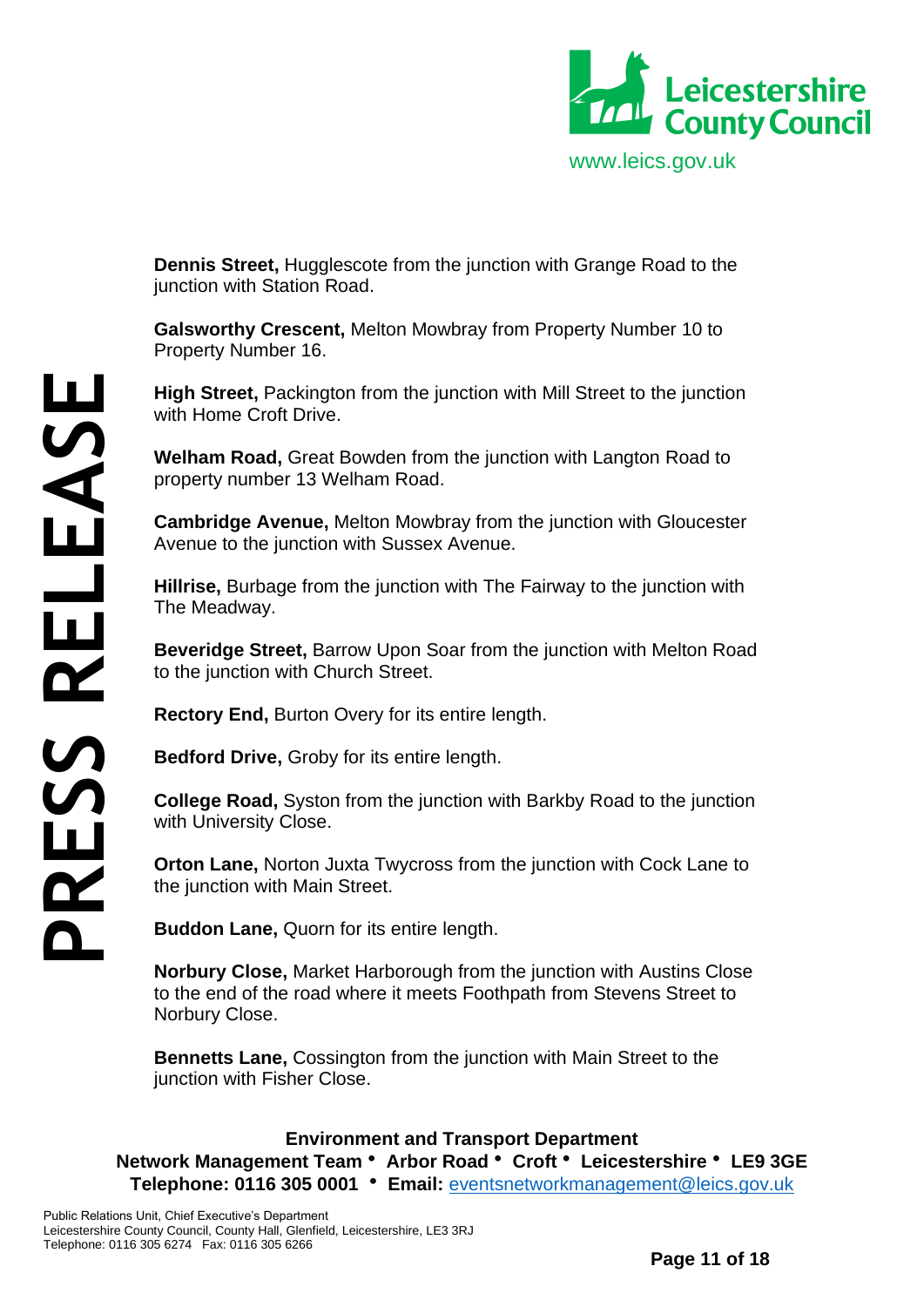

**Swinburne Road,** Hinckley from the property number 17 to the junction with Tennyson Road.

**St Ives Road,** Wigston from the junction with Penryn Drive to the junction with Truro Drive.

**Old Charity Farm,** Stoughton for its entire length.

**Thatchers Corner,** East Goscote from Weavers Wynd Footpath to the side of property number 7.

**Rose Dale,** North Kilworth for its entire length.

**Hunters Rise,** Kirby Bellars for its entire length.

**Moscow Lane,** Shepshed from the junction with Websters Close to where the road ends.

**Rupert Crescent,** Queniborough from the junction with Ervin Way to the junction with Michael Close.

**High Street,** Great Easton from the junction with Church Bank to the junction with Broadgate.

**Woodville Gardens,** Wigston for its entire length.

**Firfield Avenue,** Birstall for its entire length.

**Northumberland Avenue,** Market Bosworth from property number 9 to the where the cul-de-sac ends.

**Clark Drive,** Melton from the junction with Scalford Road to the junction with Faldro Drive.

**Thirlmere Road,** Wigston from junction with Hayes Road to the junction with Windermere Road.

**Sherborne Avenue,** Wigston for its entire length.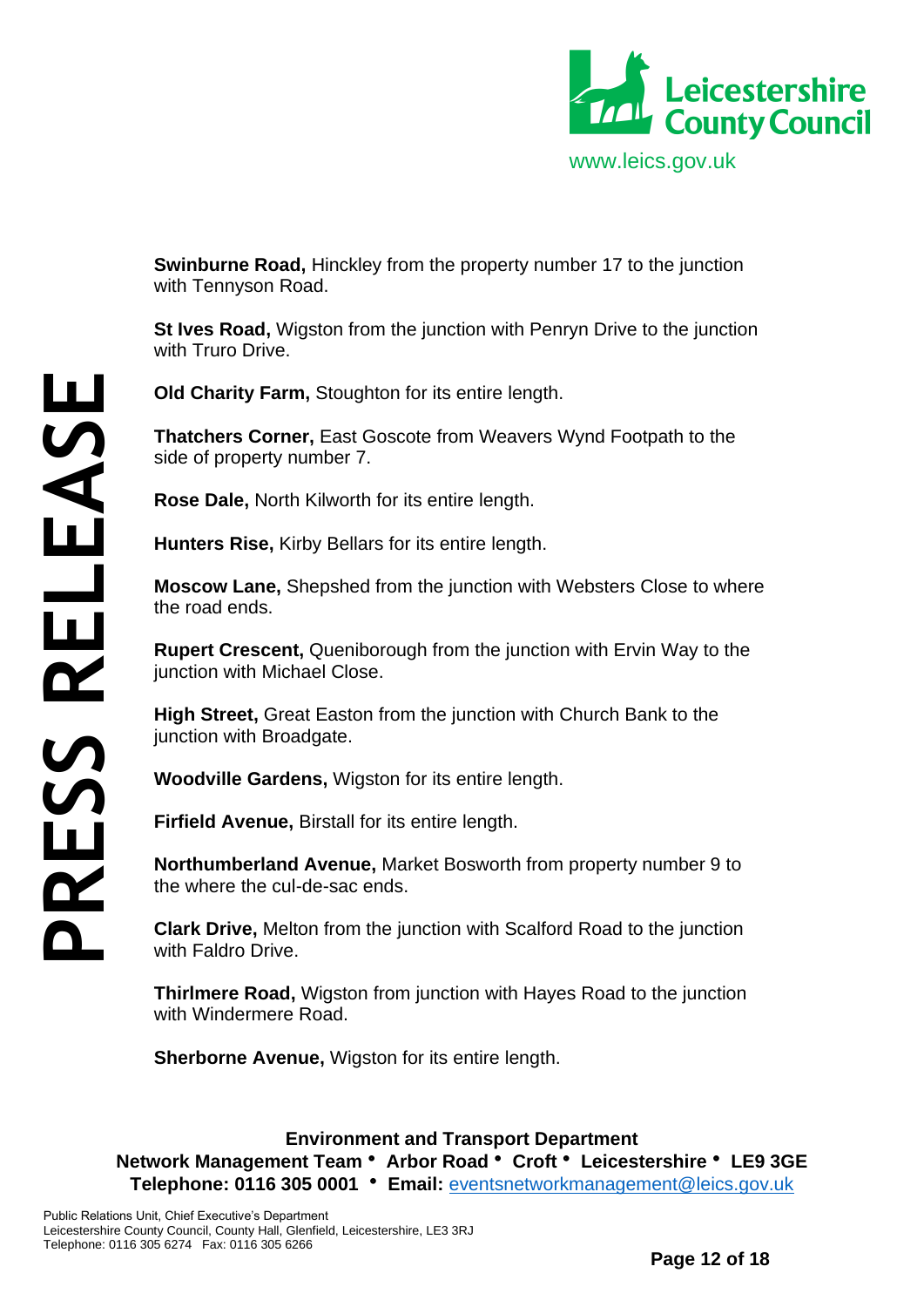

**Avery Close,** Lutterworth from the junction with Hunters Drive to where the cul-de-sac ends.

**Cedar Road,** Earl Shilton from the junction with Elmdale Road to the junction with Elmdale Road/Birch Close.

**Hall Close,** Kibworth from the junction with Merton Way to where the culde-sac ends.

**Rookery Lane,** Groby from the junction with Pymm Ley Lane to the junction with The Rookery.

**Tudor Close,** Market Bosworth from the junction with York Close to the junction with Lancaster Avenue.

**Lancaster Avenue,** Market Bosworth from the junction with Tudor Close to where the road ends.

**Heygate Street,** Market Harborough from property number 36 to property number 70.

**Brook Lane,** Loughborough from the junction with Dunsmore Close to the junction with Nursery End.

**Main Street,** Redmile from the junction with Church Lane to the junction with Bakers Lane.

**Mansfield Avenue,** Quorn from property number 18 to where the cul-desac ends.

**Rosslyn Road,** Whitwick from junction of Hall Lane to the property number 22.

**Main Street,** Woodthorpe from the Woodthorpe village sign to where the road ends.

**Belvoir Drive,** Syston from the junction with Mowbray Drive to where the cul-de-sac ends.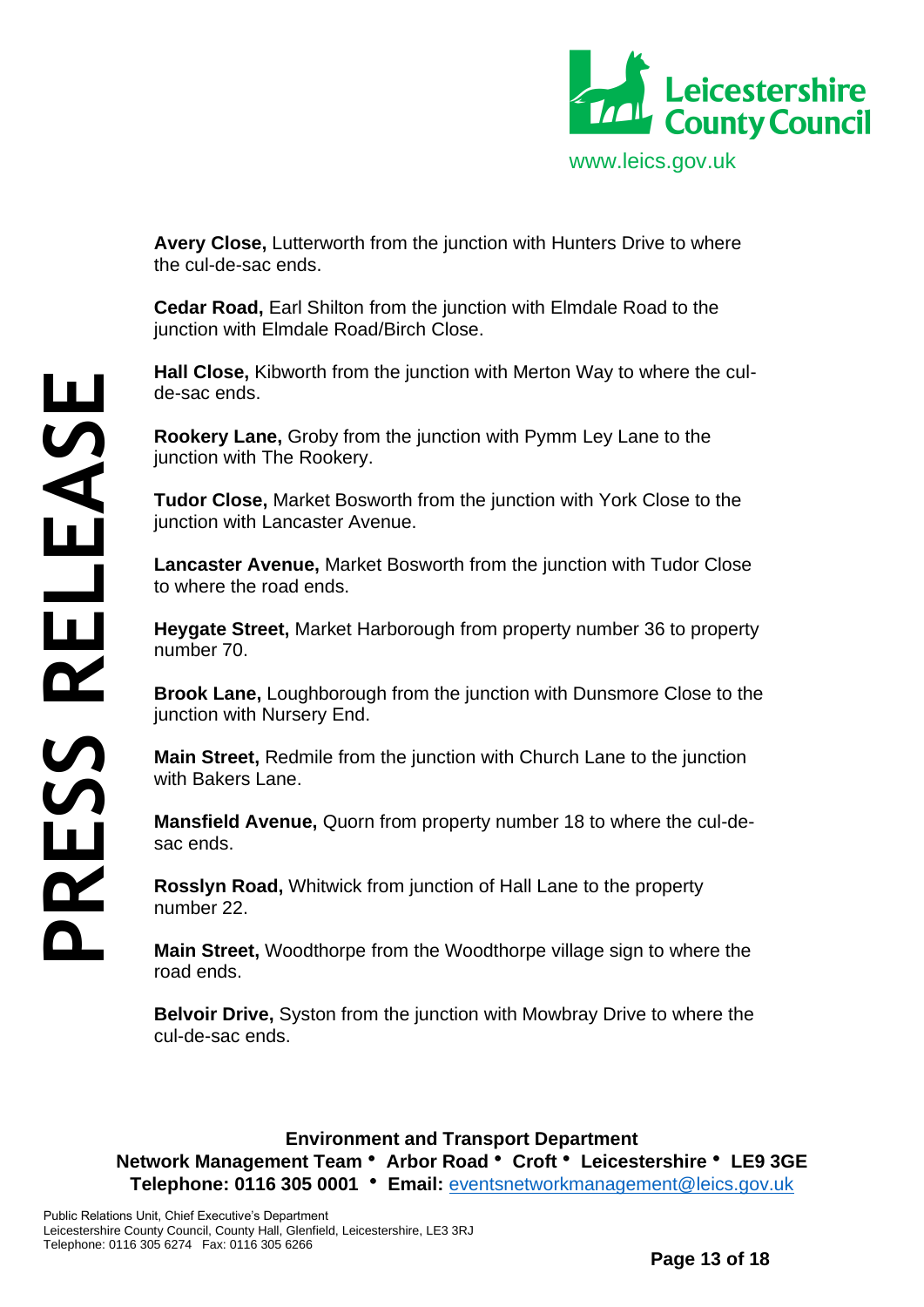

**Grove Road,** Burbage from the junction with Twycross Road to Grove Road Infant School.

**Lag Lane,** Thorpe Arnold from the junction with A607 Waltham Road to the junction with B676 Saxby Road.

**Sunnyside,** Hinckley from the junction with Ashby Road to property number 31.

**Curzon Avenue,** Birstall from the junction with School Lane to the junction with Roman Road.

**Meadow Crescent,** Castle Donington from property number 18 to property number 24.

**Station Road,** Theddingworth from the junction with Main Street to the junction with Taylors Lane.

**The Green,** Dadlington from the junction with Main Street to the Dog and Hedgehog Public House car park entrance.

**St Nicholas Way,** Little Bowden from the junction with Latimer Crescent to the junction with Jerwood Way.

**Granary Close,** Kibworth Beauchamp for its entire length.

**Harrington Close,** Quorn for its entire length.

**Heythorp Close,** Oadby for its entire length.

**Chapel Lane,** Nether Broughton from the junction with A606 Nottingham Road to the junction with Middle Lane.

**Mountfields Drive,** Loughborough from the junction with Charley Drive to where the cul-de-sac ends.

**Penzance Avenue,** Wigston from the junction with Horsewell Lane to the junction with Falmouth Drive.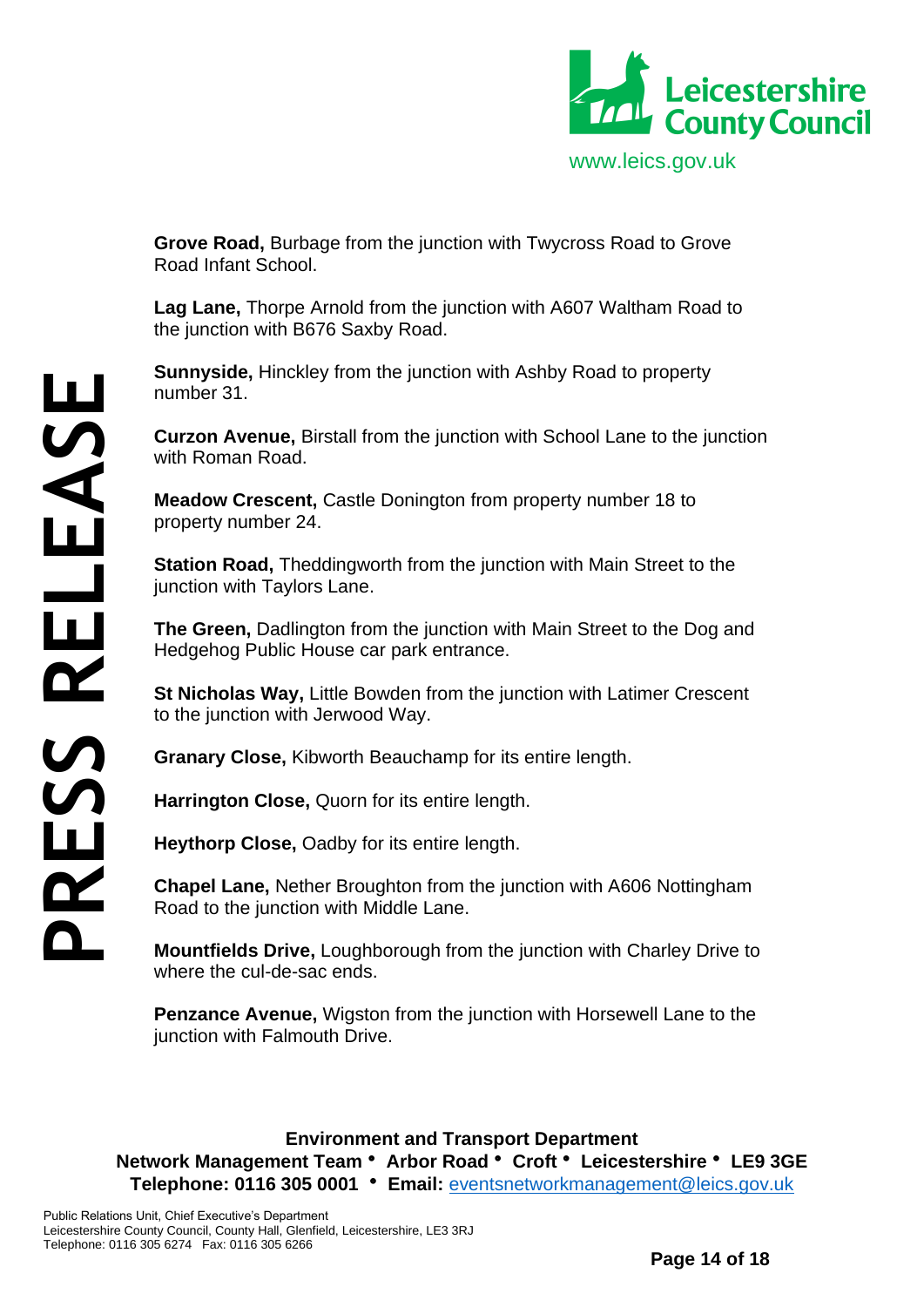

**Acres Road,** Leicester Forest East from property number 48 to property number 62.

**Hornbeam Road**, Newbold Verdon from property number 49 to property number 51.

**Spinney Drive, Barlestone from property number 21 to the junction with** Orchard Close.

**Church Road,** Wanlip from the junction with Rectory Road to the junction with Riverside Mews.

**Shoby Lane,** Melton from the junction with Main Street to property number 2 (The White House).

**Gardiner Street,** Market Harborough from the junction with Coventry Road to the junction with Charles Street.

**Willesley Gardens,** Ashby de la Zouch from property number 50 to property number 62.

**Went Road,** Birstall from the junction with Copeland Road to the junction with Goscote Hall Road.

**Hilary Bevins Close,** Higham on the Hill from property number 34a to property number 56.

**Hastings Road,** Woodhouse Eaves for its entire length.

**Knights End Road,** Great Bowden from the junction with Horse Shoe Lane to the junction with Station Road.

**Highcross Street,** Market Harborough from the junction with Logan Street to the junction with Wartnaby Street.

**Church Street,** Rothley for its entire length.

**Ripon Drive,** Blaby from its junction with Lichfield Drive to property number 12.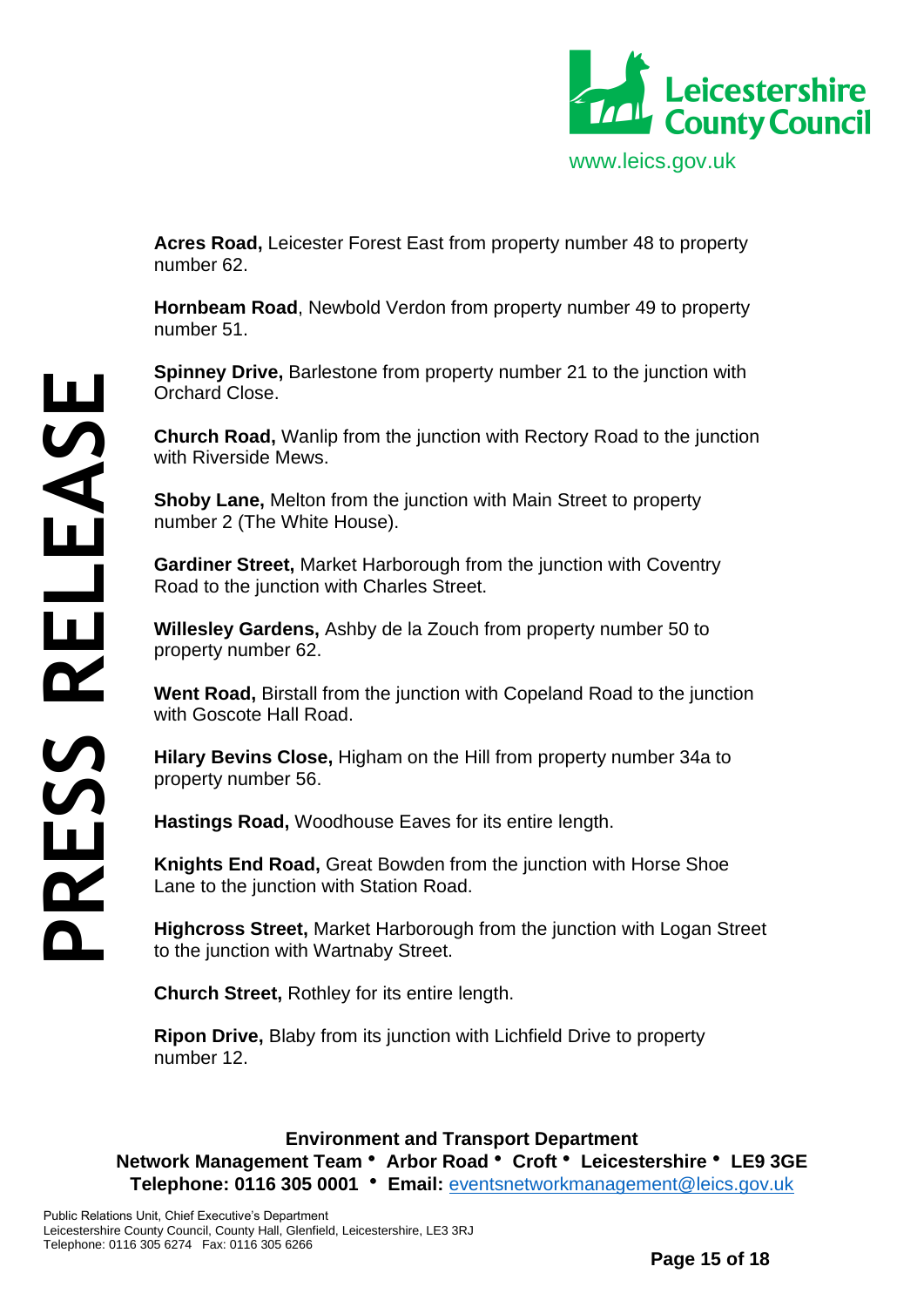

**Rockingham Close,** Blaby for its entire length.

**Tungstone Way,** Market Harborough from its junction with Hurlingham Road to property number 98.

**Oakfield Crescent,** Blaby from property number 8 to property number 33.

**Kirby Lane,** Melton Mowbray from property number 9 to the footpath entrance.

**Main Street,** Rotherby from the junction with Gaddesby Lane to the junction with Hoby Road (Brooksby Cattle Grid).

**Summers Close,** Kirkby Mallory for its entire length.

**Park Lane,** Walton from the junction with High Street to the junction with Midway Lane.

**Blackbrook Close,** Shepshed for its entire length.

**Northleigh Way,** Earl Shilton for its entire length.

**Margaret Street,** Coalville from property number 52 to property number 138.

**Dyson Close,** Lutterworth for its entire length.

**The Stockwell,** Wymeswold from the junction with Far Street to the junction with Brook Street.

**Brook Street**, Wymeswold from the junction with Mantle Croft/The Stockwell to the junction with The Stockwell (west).

**Colgrove Road,** Loughborough from the junction with Wallace Road to the junction with Beacon Road.

**Willow Road,** Barrow upon Soar from the junction with Roman Close to the junction with Saxon Way.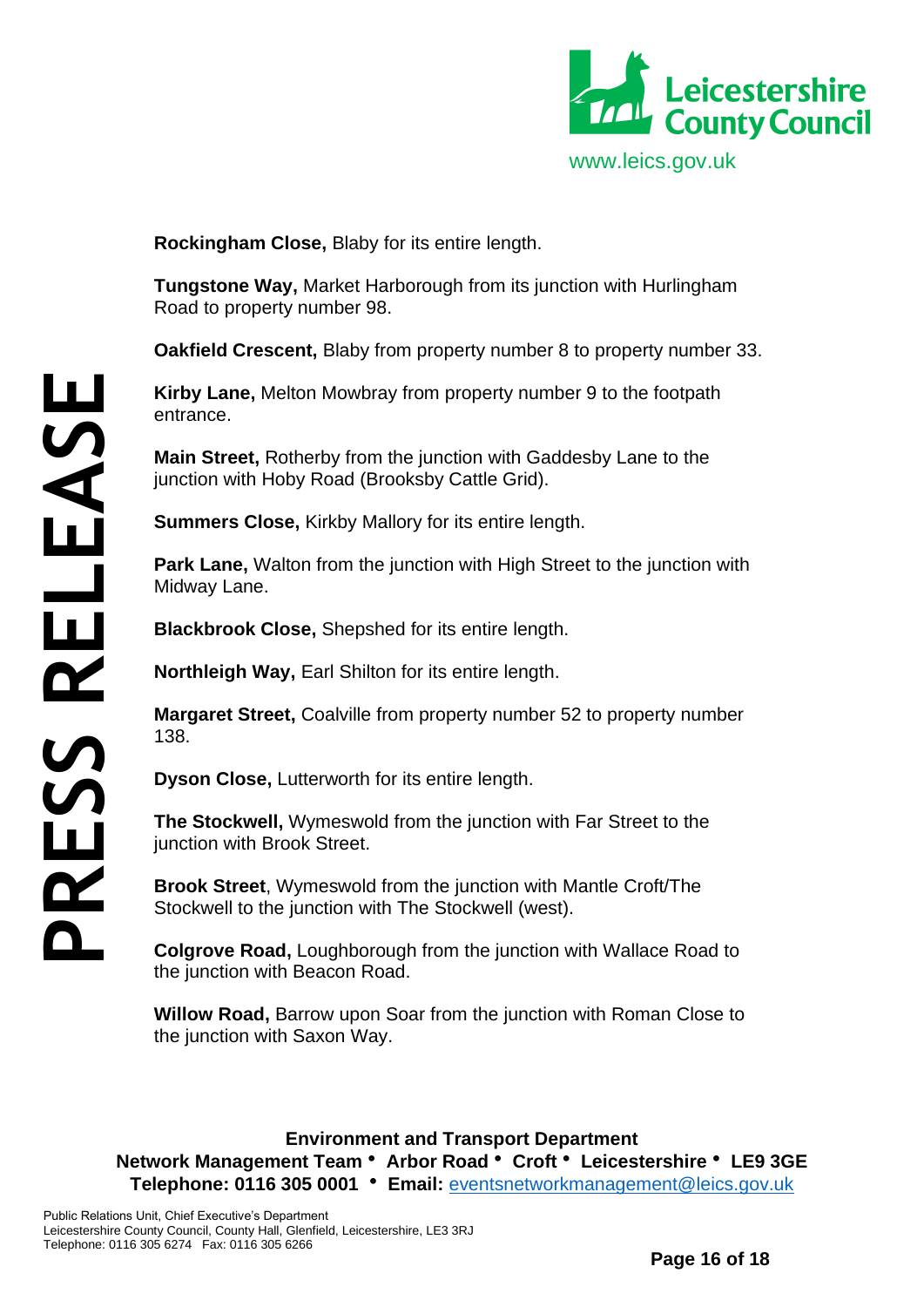

**Cambridge Street,** Shepshed from the junction with Leicester Road to the junction with Oxford Street.

**Oliver Road,** Loughborough from the junction with Park Road to the junction with Middleton Place.

**Middleton Place**, Loughborough from the junction with Oliver Road to the junction with Herrick Road.

**Mayfield Drive,** Loughborough from the junction with Park Road to the junction with Beacon Road.

**Cranmer Lane,** North Kilworth for its entire length.

**High Street,** North Kilworth from the junction with Station Road to the junction with Hawthorne Road.

**Barley Leas,** Hungarton from the junction with Main Street to the junction with Ingarsby Road.

**Main Street,** Saltby from the junction with Stonesby Road to the junction with Croxton Road.

**Bankart Avenue,** Oadby for its entire length.

**Barbara Avenue,** Newbold Verdon for its entire length.

**Saddlers Close,** East Goscote from the junction with Fletchers Way to where the cul-de-sac ends.

**Main Road,** Old Dalby from the junction with Chapel Lane (East) to the junction with Chapel Lane (West).

**Whittle Close,** Whetstone from property number 13 to where the cul-desac ends.

**Highfields Road,** Hinckley from the junction with John Street to the junction with Leicester Road.